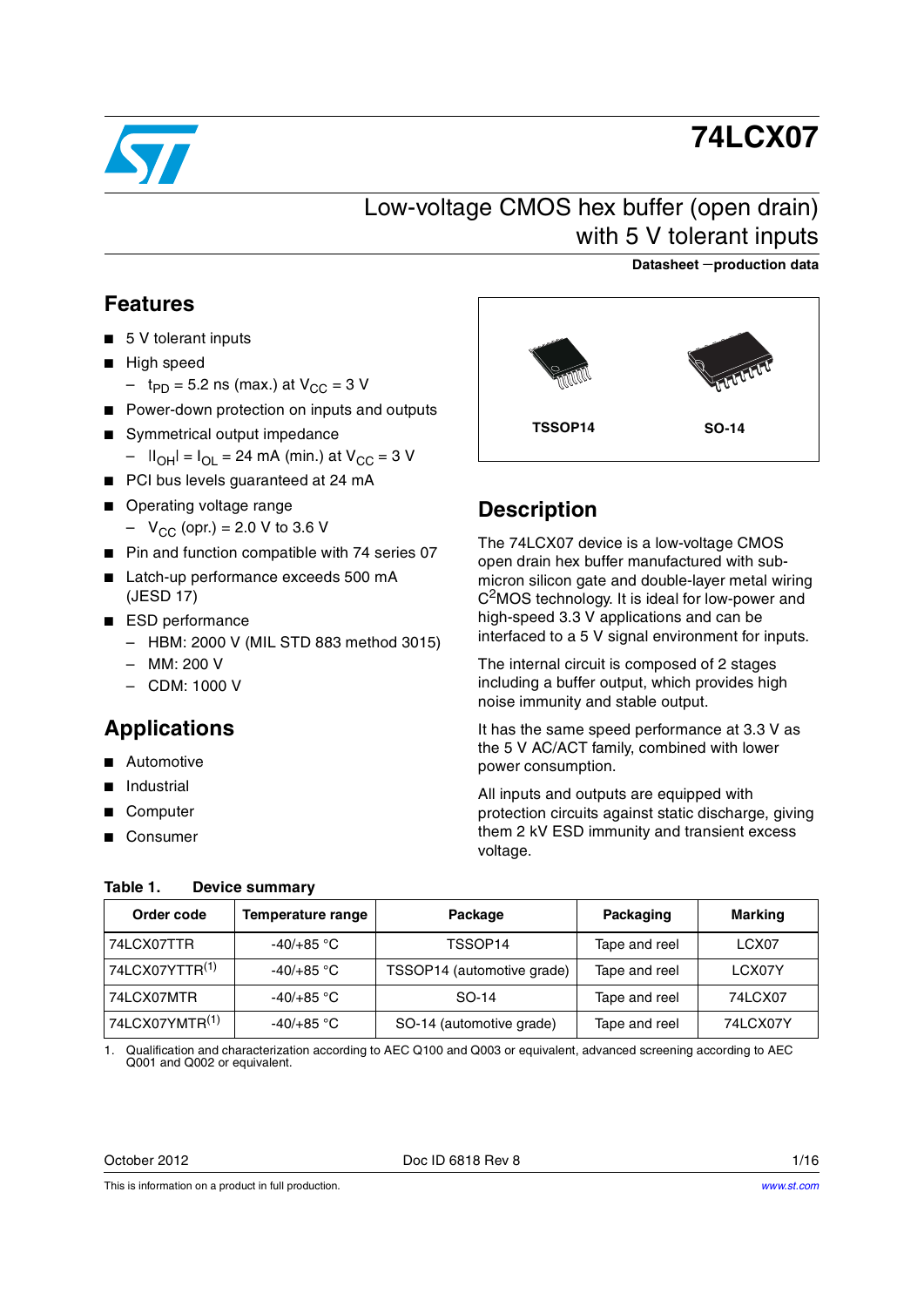# **Contents**

| $\blacksquare$          |     |
|-------------------------|-----|
| $\overline{2}$          |     |
|                         | 2.1 |
|                         | 2.2 |
|                         | 2.3 |
| 3                       |     |
|                         |     |
| $\overline{\mathbf{4}}$ |     |
| 5                       |     |
| 6                       |     |
| $\overline{7}$          |     |
| 8                       |     |

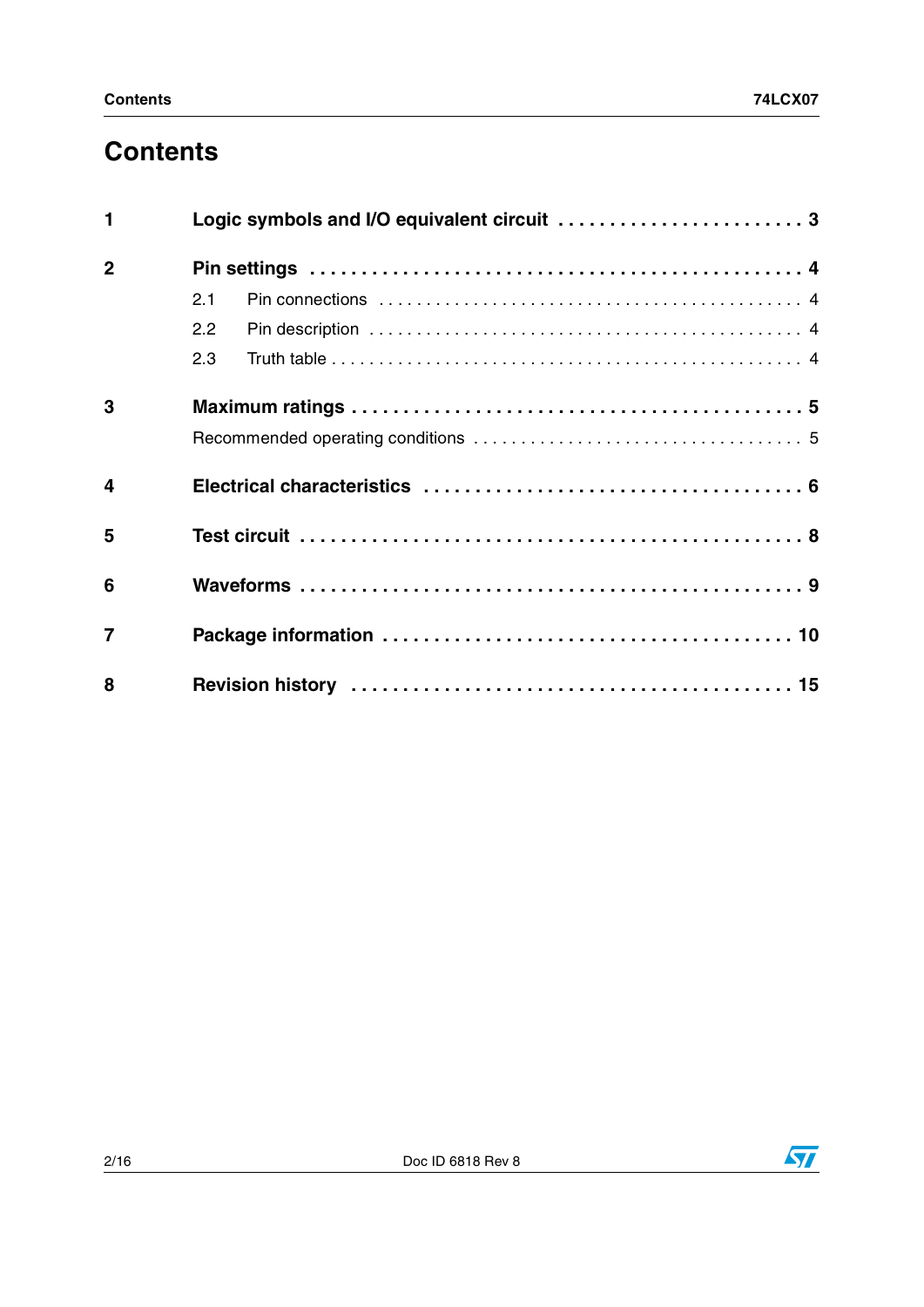# <span id="page-2-0"></span>**1 Logic symbols and I/O equivalent circuit**









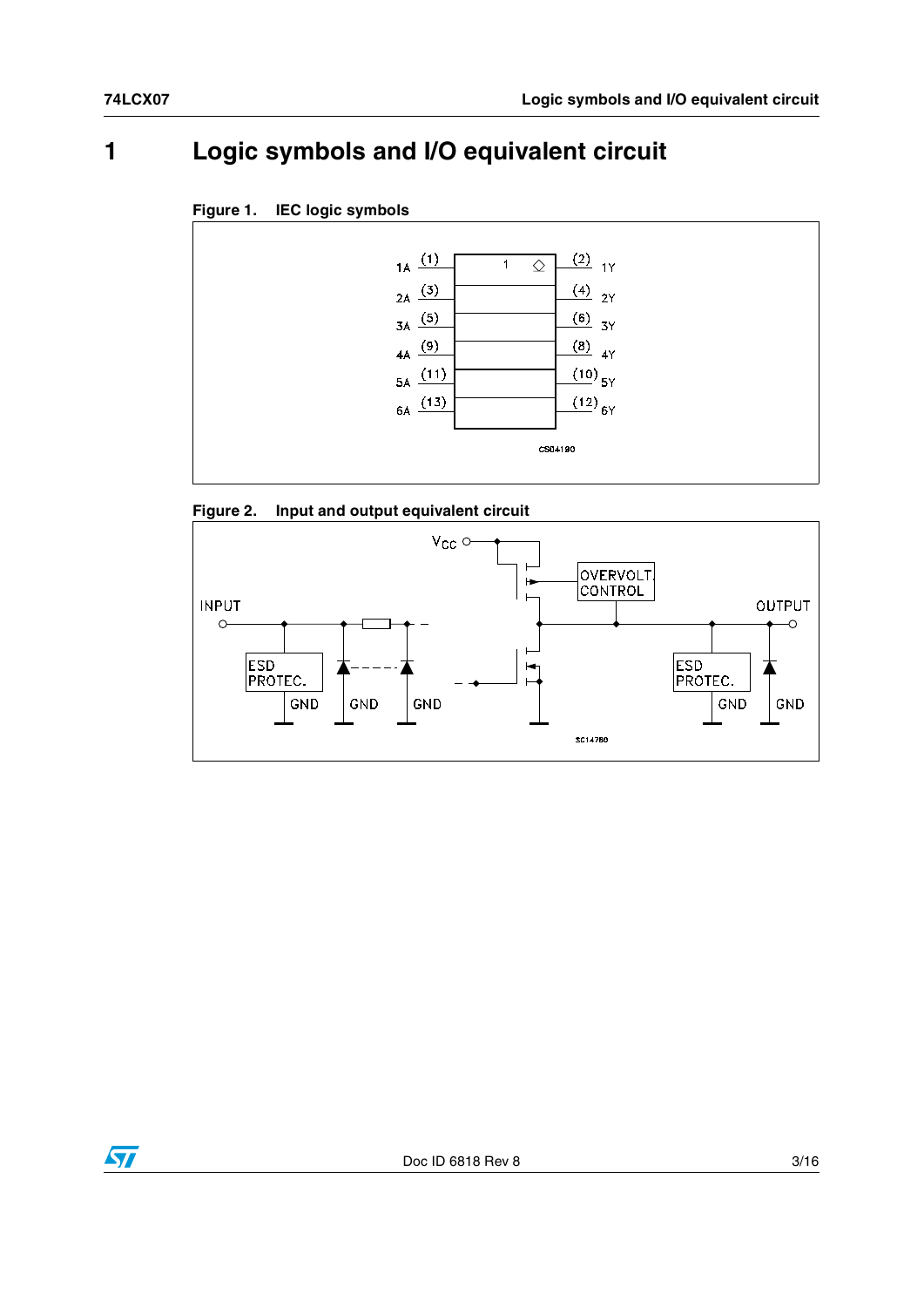# <span id="page-3-0"></span>**2 Pin settings**

## <span id="page-3-1"></span>**2.1 Pin connections**





# <span id="page-3-2"></span>**2.2 Pin description**

## **Table 2. Pin description**

| Pin number         | Symbol       | Name and function       |
|--------------------|--------------|-------------------------|
| 1, 3, 5, 9, 11, 13 | 1A to 6A     | Data inputs             |
| 2, 4, 6, 8, 10, 12 | 1Y to 6Y     | Data outputs            |
|                    | GND          | Ground (0 V)            |
| 14                 | $\rm v_{cc}$ | Positive supply voltage |

# <span id="page-3-3"></span>**2.3 Truth table**

## **Table 3. Truth table**

| Input | Output |
|-------|--------|
| −     |        |
|       |        |
| н     | 7(1)   |

1. High impedance.

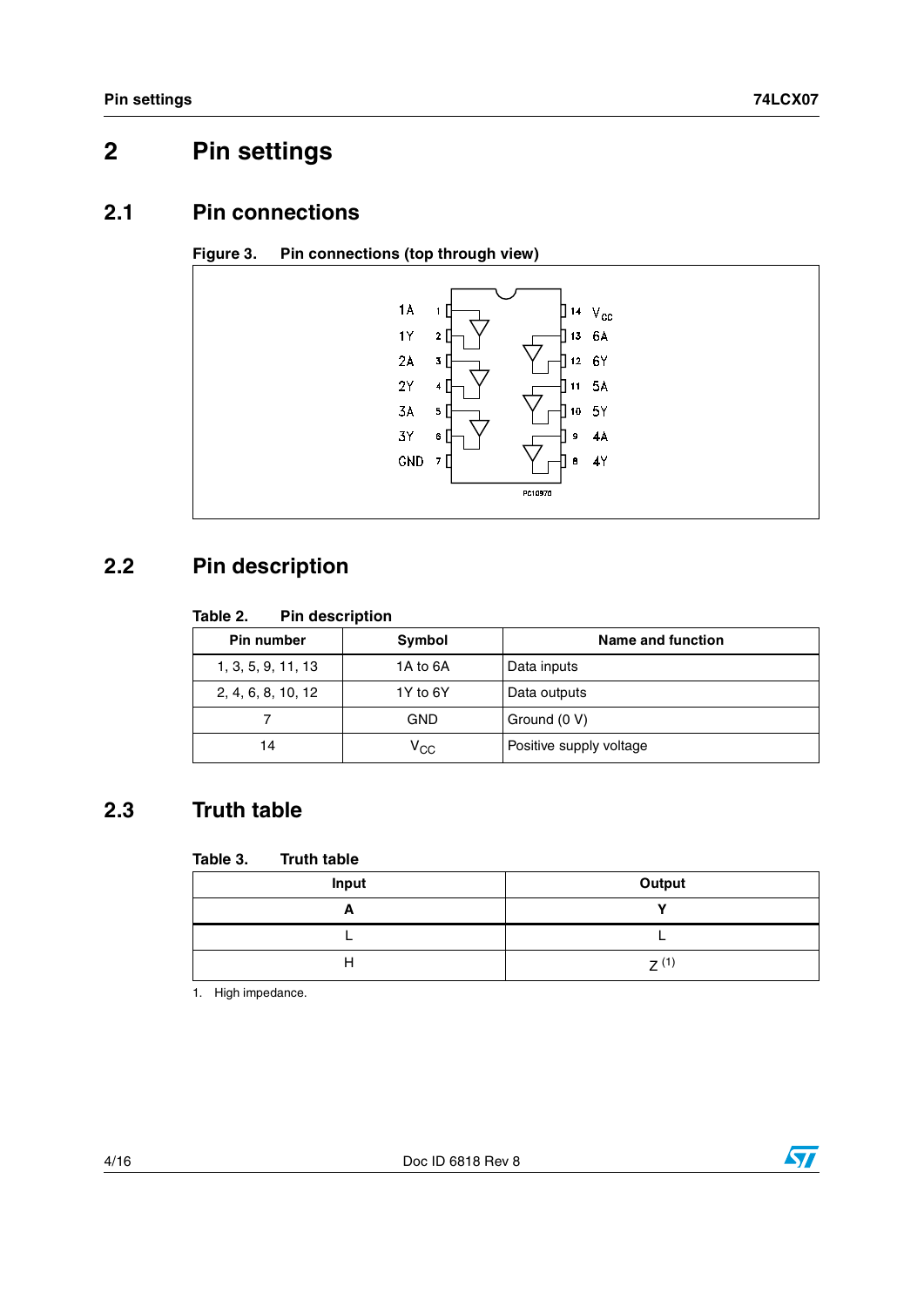# <span id="page-4-0"></span>**3 Maximum ratings**

Stressing the device above the rating listed in *[Table 4: Absolute maximum ratings](#page-4-2)* may cause permanent damage to the device. These are stress ratings only and operation of the device at these or any other conditions above those indicated in *[Table 5: Recommended](#page-4-3)  [operating conditions](#page-4-3)* of this specification is not implied. Exposure to absolute maximum rating conditions for extended periods may affect device reliability.

| Symbol                       | <b>Parameter</b>                                     | Value                  | Unit   |
|------------------------------|------------------------------------------------------|------------------------|--------|
| $V_{CC}$                     | Supply voltage                                       | $-0.5$ to $+7.0$       | $\vee$ |
| $V_{\parallel}$              | DC input voltage                                     | $-0.5$ to $+7.0$       | V      |
| $V_{\rm O}$                  | DC output voltage ( $V_{CC} = 0 V$ )                 | $-0.5$ to $+7.0$       | V      |
| $V_{\rm O}$                  | DC output voltage (high or low state) <sup>(1)</sup> | -0.5 to $V_{CC}$ + 0.5 | v      |
| <sup>I</sup> IK              | DC input diode current                               | -50                    | mA     |
| $I_{OK}$                     | DC output diode current <sup>(2)</sup>               | -50                    | mA     |
| lo.                          | DC output current                                    | ±50                    | mA     |
| $_{\rm lcc}$                 | DC supply current per supply pin                     | ±100                   | mA     |
| <sup>I</sup> GND             | DC ground current per supply pin                     | ±100                   | mA     |
| ${\mathsf T}_{\textsf{stg}}$ | Storage temperature                                  | $-65$ to $+150$        | °C     |
| T <sub>L</sub>               | Lead temperature (10 sec.)                           | 300                    | °C     |

<span id="page-4-2"></span>Table 4. **Absolute maximum ratings** 

1.  $I_{\Omega}$  absolute maximum rating must be observed.

2.  $V_0 < GND$ .

## <span id="page-4-1"></span>**Recommended operating conditions**

#### <span id="page-4-3"></span>Table 5. **Table 5. Recommended operating conditions**

| Symbol              | <b>Parameter</b>                                            | Value                 | Unit |
|---------------------|-------------------------------------------------------------|-----------------------|------|
| $V_{\rm CC}$        | Supply voltage <sup>(1)</sup>                               | $2.0 \text{ to } 3.6$ | v    |
| $V_{\parallel}$     | Input voltage                                               | 0 to 5.5              | v    |
| $V_{\rm O}$         | Output voltage ( $V_{CC}$ = 0 V)                            | 0 to 5.5              | v    |
| $V_{\rm O}$         | Output voltage (high or low state)                          | 0 to $V_{CC}$         | v    |
| $I_{OH}$ , $I_{OL}$ | High or low level output current ( $V_{CC}$ = 3.0 to 3.6 V) | ±24                   | mA   |
| $I_{OH}$ , $I_{OL}$ | High or low level output current ( $V_{CC}$ = 2.7 V)        | ±12                   | mA   |
| dt/dv               | Input rise and fall time $(2)$                              | 0 to 10               | ns/V |

1. Truth table guaranteed: 1.5 V to 3.6 V.

2.  $V_{IN}$  from 0.8 V to 2 V at  $V_{CC} = 3.0$  V.

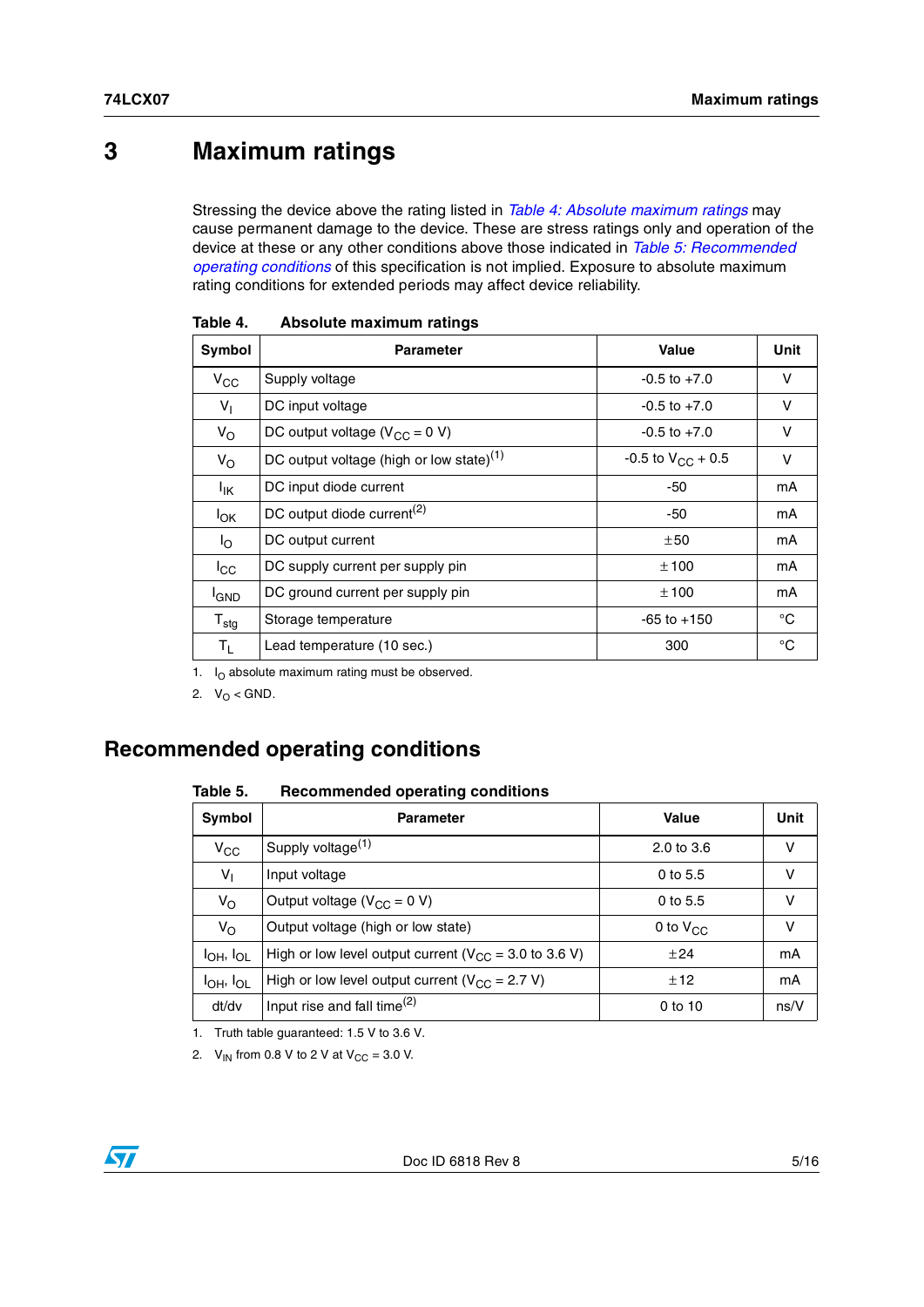# <span id="page-5-0"></span>**4 Electrical characteristics**

## **Table 6. DC specifications**

|                 |                                          | <b>Test condition</b> |                                                                   | <b>Value</b> |                        |        |
|-----------------|------------------------------------------|-----------------------|-------------------------------------------------------------------|--------------|------------------------|--------|
| Symbol          | <b>Parameter</b>                         | $V_{CC}$              |                                                                   |              | -40 to 85 $^{\circ}$ C | Unit   |
|                 |                                          | (V)                   |                                                                   | Min.         | Max.                   |        |
| $V_{\text{IH}}$ | High level input voltage                 | 2.7 to 3.6            |                                                                   | 2.0          |                        | V      |
| $V_{IL}$        | Low level input voltage                  |                       |                                                                   |              | 0.8                    | V      |
|                 |                                          | 2.7 to 3.6            | $I_{\Omega}$ = 100 µA                                             |              | 0.2                    |        |
|                 | $V_{OL}$<br>Low level output voltage     | 2.7                   | $I_{O} = 12 \text{ mA}$                                           |              | 0.4                    | $\vee$ |
|                 |                                          | 3.0                   | $I_{\Omega}$ = 16 mA                                              |              | 0.4                    |        |
|                 |                                          |                       | $I_{\Omega} = 24 \text{ mA}$                                      |              | 0.55                   |        |
| Ч.              | Input leakage current                    | 2.7 to 3.6            | $V_1 = 0$ to 5.5 V                                                |              | ±5                     | μA     |
| $I_{\rm off}$   | Power OFF leakage current                | $\Omega$              | $V_1$ or $V_0 = 5.5$ V                                            |              | 10                     | μA     |
| $I_{OZ}$        | High impedance output leakage<br>current | 2.7 to 3.6            | $V_I = V_{IH}$ or $V_{IL}$<br>$V_{\Omega} = 0$ to $V_{\text{CC}}$ |              | ±5                     | μA     |
|                 |                                          |                       | $V_1 = V_{CC}$ or GND                                             |              | 10                     |        |
| $I_{\rm CC}$    | Quiescent supply current                 | 2.7 to 3.6            | V <sub>1</sub> or V <sub>O</sub> = 3.6 to 5.5 V                   |              | ±10                    | μA     |
| $\Delta I_{CC}$ | I incr. per input                        | 2.7 to 3.6            | $V_{IH} = V_{CC} - 0.6 V$                                         |              | 500                    | μA     |

## **Table 7. Dynamic switching characteristics**

|        |                                               |              | <b>Test condition</b>              |  | Value         |      |      |      |  |
|--------|-----------------------------------------------|--------------|------------------------------------|--|---------------|------|------|------|--|
| Symbol | <b>Parameter</b>                              | $V_{\rm CC}$ |                                    |  | $T_A = 25 °C$ |      | Unit |      |  |
|        |                                               | (V)          |                                    |  |               | Min. | Typ. | Max. |  |
| VOLP   | Dynamic low level quiet output <sup>(1)</sup> | 3.3          | $V_{IL} = 0 V$<br>$V_{IH} = 3.3 V$ |  | 0.8           |      | v    |      |  |
| VOLV   |                                               |              |                                    |  | $-0.8$        |      |      |      |  |

1. Number of outputs defined as "n". Measured with "n-1" outputs switching from HIGH to LOW or LOW to HIGH. The remaining output is measured in the LOW state.

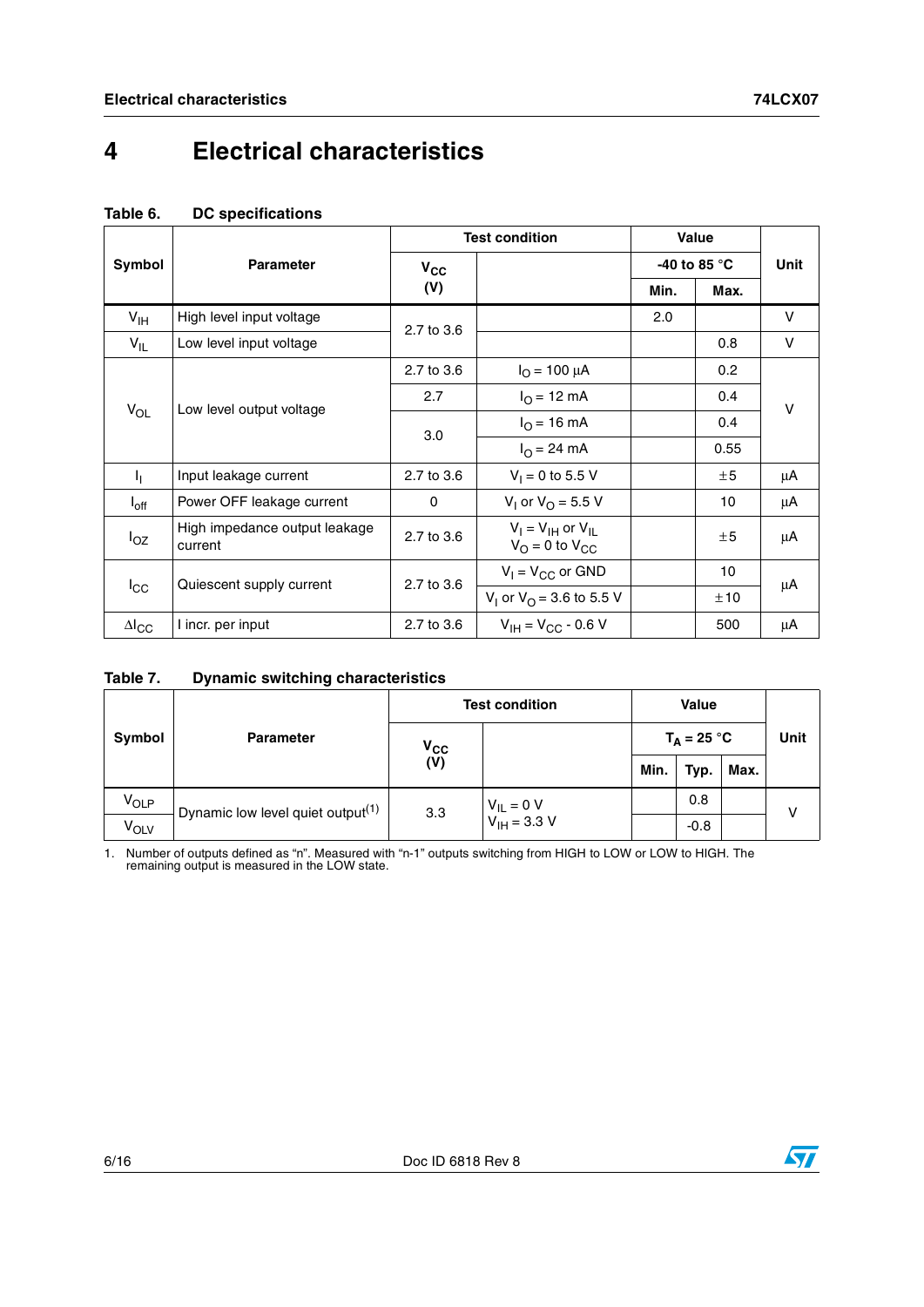|                                        |                                                            | <b>Test condition</b> |         |            |             | Value                 |      |             |
|----------------------------------------|------------------------------------------------------------|-----------------------|---------|------------|-------------|-----------------------|------|-------------|
| Symbol                                 | <b>Parameter</b>                                           | $v_{\rm cc}$          | $c_{L}$ | $R_L$      | $t_s = t_r$ | -40 to 85 $\degree$ C |      | <b>Unit</b> |
|                                        |                                                            | (V)                   | (pF)    | $(\Omega)$ | (ns)        | Min.                  | Max. |             |
|                                        | Propagation delay time                                     | 2.7                   | 50      | 500        | 2.5         |                       | 7.0  | ns          |
| t <sub>PLZ</sub>                       |                                                            | 3.0 to 3.6            |         |            |             | 1.0                   | 5.2  |             |
|                                        | Propagation delay time                                     | 2.7                   | 50      | 500        | 2.5         |                       | 7.0  | ns          |
| t <sub>PZL</sub>                       |                                                            | 3.0 to 3.6            |         |            |             | 1.0                   | 5.2  |             |
| t <sub>OSLH</sub><br><sup>t</sup> OSHL | Output to output skew time <sup>(1)</sup> , <sup>(2)</sup> | $3.0 \text{ to } 3.6$ | 50      | 500        | 2.5         |                       | 1.0  | ns          |

### **Table 8. AC electrical characteristics**

1. Skew is defined as the absolute value of the difference between the actual propagation delay for any two outputs of the same direction, either HIGH or LOW ( $t_{OSLH} = 1$  t<sub>PLHm</sub> -  $t_{PLHn}$ ],  $t_{OSHL} = 1$  t<sub>PHLm</sub> -  $t_{PHHm}$ 

2. Parameter guaranteed by design.

| <b>Capacitive characteristics</b><br>Table 9. |
|-----------------------------------------------|
|-----------------------------------------------|

|                   |                                              | <b>Test condition</b> |                                                             | <b>Value</b>  |      |      |      |  |
|-------------------|----------------------------------------------|-----------------------|-------------------------------------------------------------|---------------|------|------|------|--|
| Symbol            | <b>Parameter</b>                             | $V_{CC}$              |                                                             | $T_A = 25 °C$ |      | Unit |      |  |
|                   |                                              | (V)                   |                                                             |               | Min. | Typ. | Max. |  |
| $C_{\mathsf{IN}}$ | Input capacitance                            | 3.3                   | $V_{IN}$ = 0 to $V_{CC}$                                    |               | 6    |      | pF   |  |
| $C_{\text{OUT}}$  | Output capacitance                           | 3.3                   | $V_{IN}$ = 0 to $V_{CC}$                                    |               | 14   |      | pF   |  |
| $C_{PD}$          | Power dissipation capacitance <sup>(1)</sup> | 3.3                   | $f_{IN}$ = 10 MHz<br>V <sub>IN</sub> = 0 or V <sub>CC</sub> |               | 4.3  |      | pF   |  |

1. C<sub>PD</sub> is defined as the value of the IC's internal equivalent capacitance which is calculated from the operating current consumption without load. (Refer to *[Section 5: Test circuit](#page-7-0)*). Average operating current can be

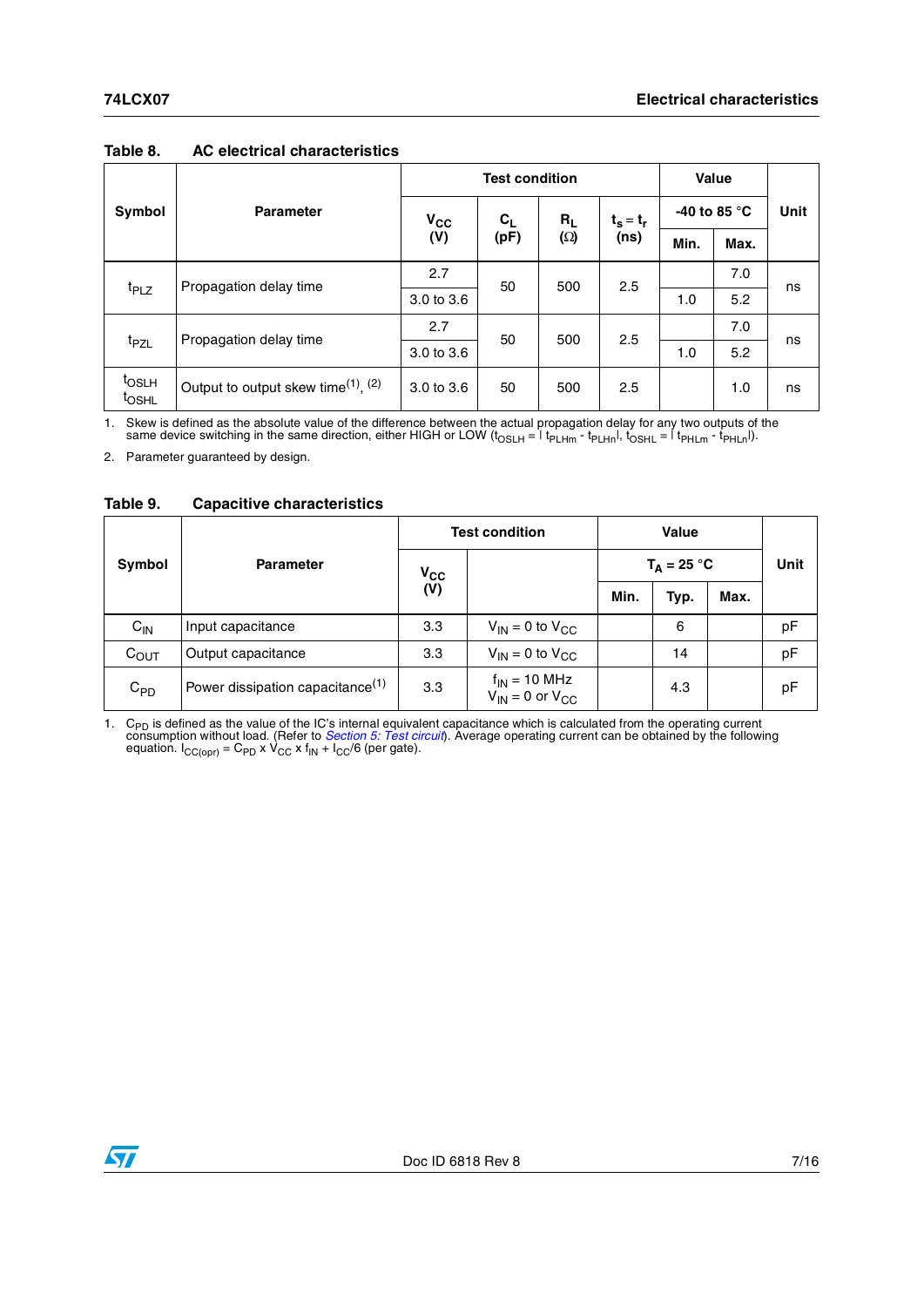# <span id="page-7-0"></span>**5 Test circuit**





## **Table 10. Test circuit**

| Test                                | <b>Switch</b> |
|-------------------------------------|---------------|
| t <sub>PLH</sub> , t <sub>PHL</sub> | Open          |
| t <sub>PZL</sub> , t <sub>PLZ</sub> | 6 V           |
| t <sub>PZH</sub> , t <sub>PHZ</sub> | <b>GND</b>    |

*Note: CL = 50 pF or equivalent (includes jig and probe capacitance)*

*RL = 500* Ω *or equivalent*

 $R_T = Z_{OUT}$  of pulse generator (typically 50  $\Omega$ ).

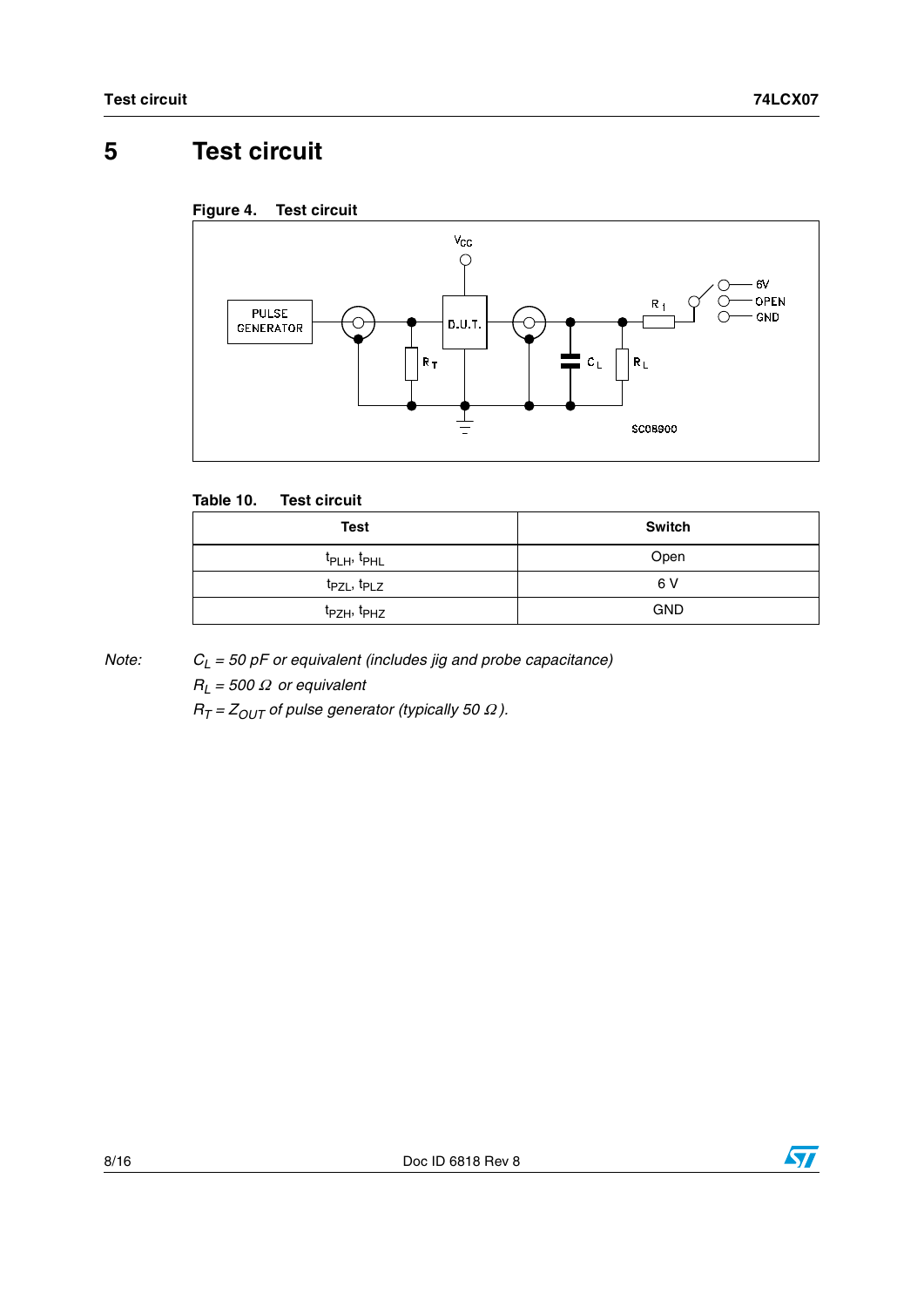# <span id="page-8-0"></span>**6 Waveforms**





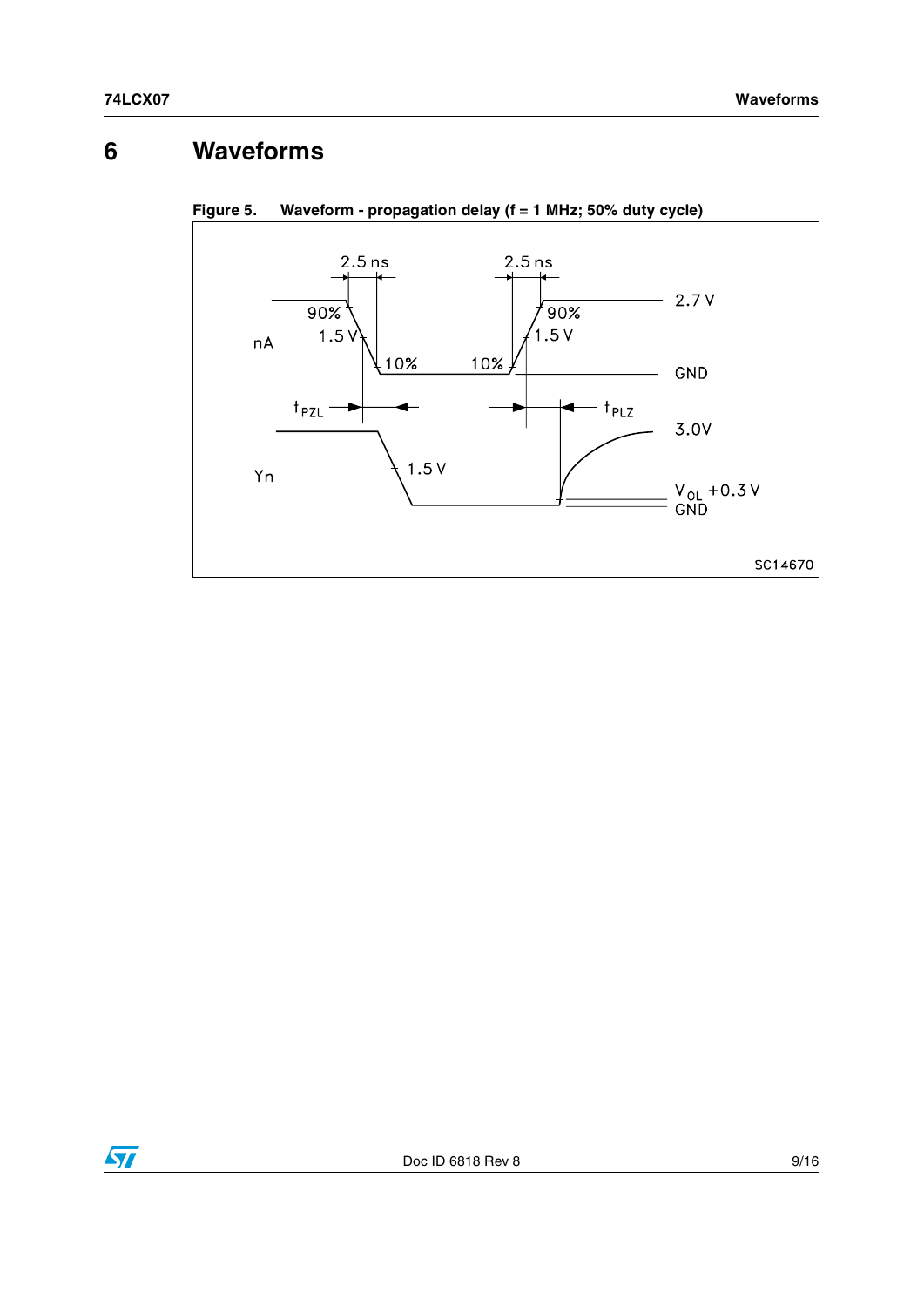# <span id="page-9-0"></span>**7 Package information**

In order to meet environmental requirements, ST offers these devices in different grades of ECOPACK® packages, depending on their level of environmental compliance. ECOPACK specifications, grade definitions and product status are available at: *[www.st.com](http://www.st.com)*. ECOPACK is an ST trademark.

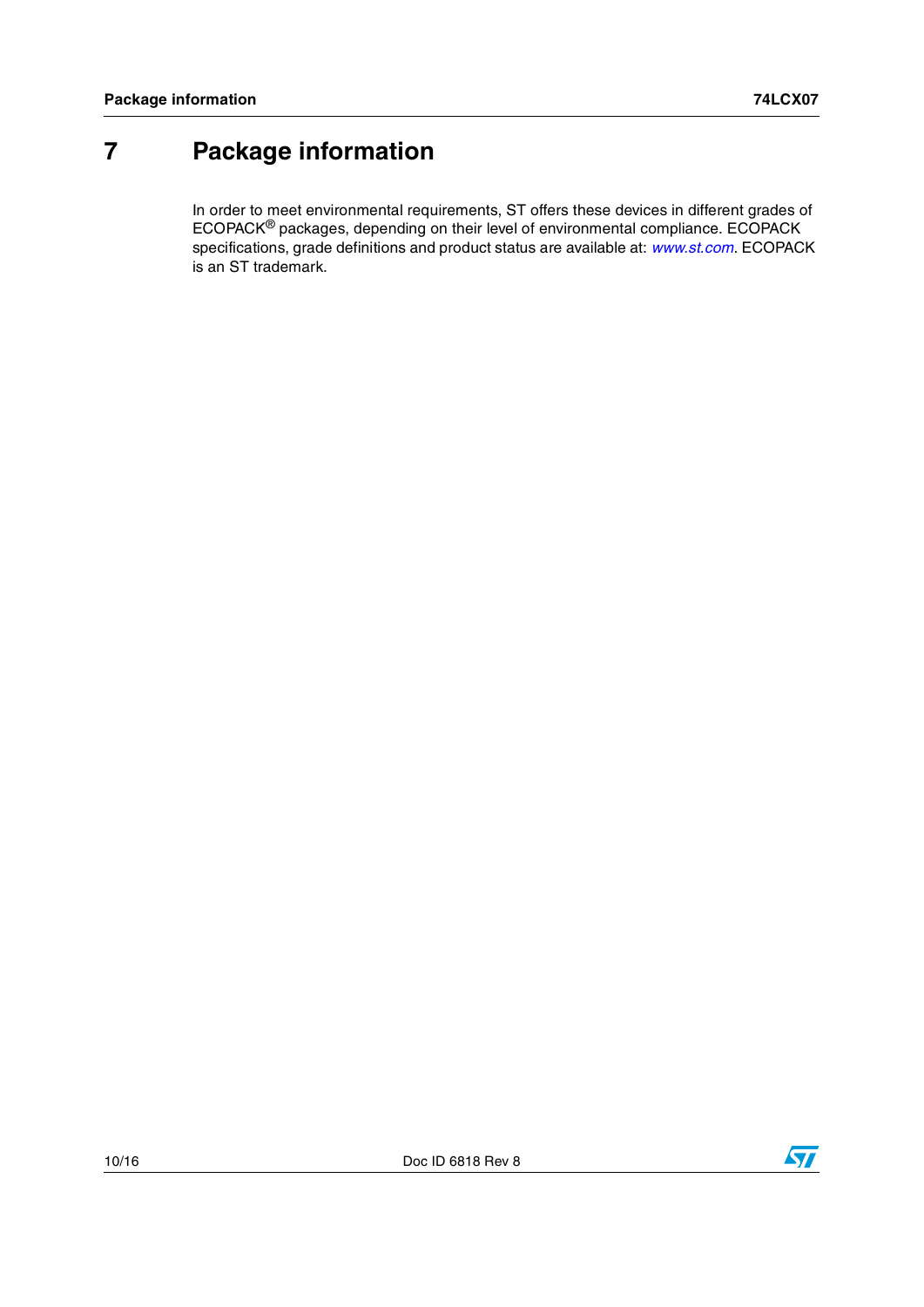**Figure 6. SO-14 package outline**



## **Table 11. SO-14 package mechanical data**

|                | <b>Dimensions</b> |      |           |             |       |             |
|----------------|-------------------|------|-----------|-------------|-------|-------------|
| Symbol         |                   | mm   |           |             | inch  |             |
|                | Min.              | Typ. | Max.      | Min.        | Typ.  | Max.        |
| A              | 1.35              |      | 1.75      | 0.053       |       | 0.069       |
| A1             | 0.1               |      | 0.25      | 0.004       |       | 0.010       |
| A <sub>2</sub> | 1.10              |      | 1.65      | 0.043       |       | 0.065       |
| B              | 0.33              |      | 0.51      | 0.013       |       | 0.020       |
| C              | 0.19              |      | 0.25      | 0.007       |       | 0.010       |
| D              | 8.55              |      | 8.75      | 0.337       |       | 0.344       |
| Е              | 3.8               |      | 4.0       | 0.150       |       | 0.157       |
| e              |                   | 1.27 |           |             | 0.050 |             |
| H              | 5.8               |      | 6.2       | 0.228       |       | 0.244       |
| h              | 0.25              |      | 0.50      | 0.010       |       | 0.020       |
| L              | 0.4               |      | 1.27      | 0.016       |       | 0.050       |
| k              | $0^{\circ}$       |      | $8^\circ$ | $0^{\circ}$ |       | $8^{\circ}$ |
| ddd            |                   |      | 0.100     |             |       | 0.004       |

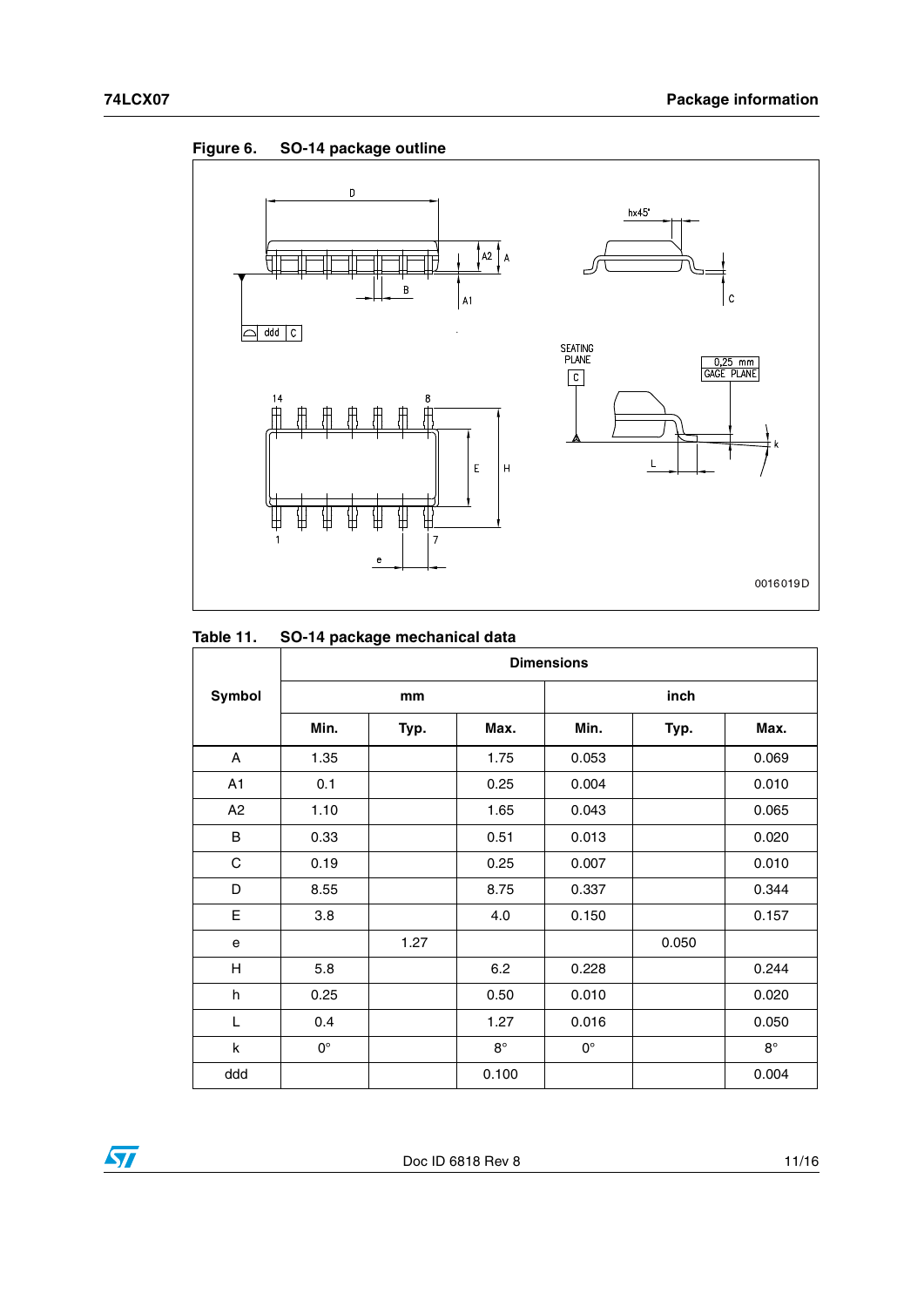

## **Figure 7. TSSOP14 package outline**

## **Table 12. TSSOP14 package mechanical data**

|                | <b>Dimensions</b> |          |           |             |            |           |
|----------------|-------------------|----------|-----------|-------------|------------|-----------|
| Symbol         |                   | mm       |           |             | inch       |           |
|                | Min.              | Typ.     | Max.      | Min.        | Typ.       | Max.      |
| A              |                   |          | 1.2       |             |            | 0.047     |
| A <sub>1</sub> | 0.05              |          | 0.15      | 0.002       | 0.004      | 0.006     |
| A2             | 0.8               | 1        | 1.05      | 0.031       | 0.039      | 0.041     |
| b              | 0.19              |          | 0.30      | 0.007       |            | 0.012     |
| c              | 0.09              |          | 0.20      | 0.004       |            | 0.0089    |
| D              | 4.9               | 5        | 5.1       | 0.193       | 0.197      | 0.201     |
| Е              | 6.2               | 6.4      | 6.6       | 0.244       | 0.252      | 0.260     |
| E <sub>1</sub> | 4.3               | 4.4      | 4.48      | 0.169       | 0.173      | 0.176     |
| e              |                   | 0.65 BSC |           |             | 0.0256 BSC |           |
| Κ              | $0^{\circ}$       |          | $8^\circ$ | $0^{\circ}$ |            | $8^\circ$ |
| L              | 0.45              | 0.60     | 0.75      | 0.018       | 0.024      | 0.030     |

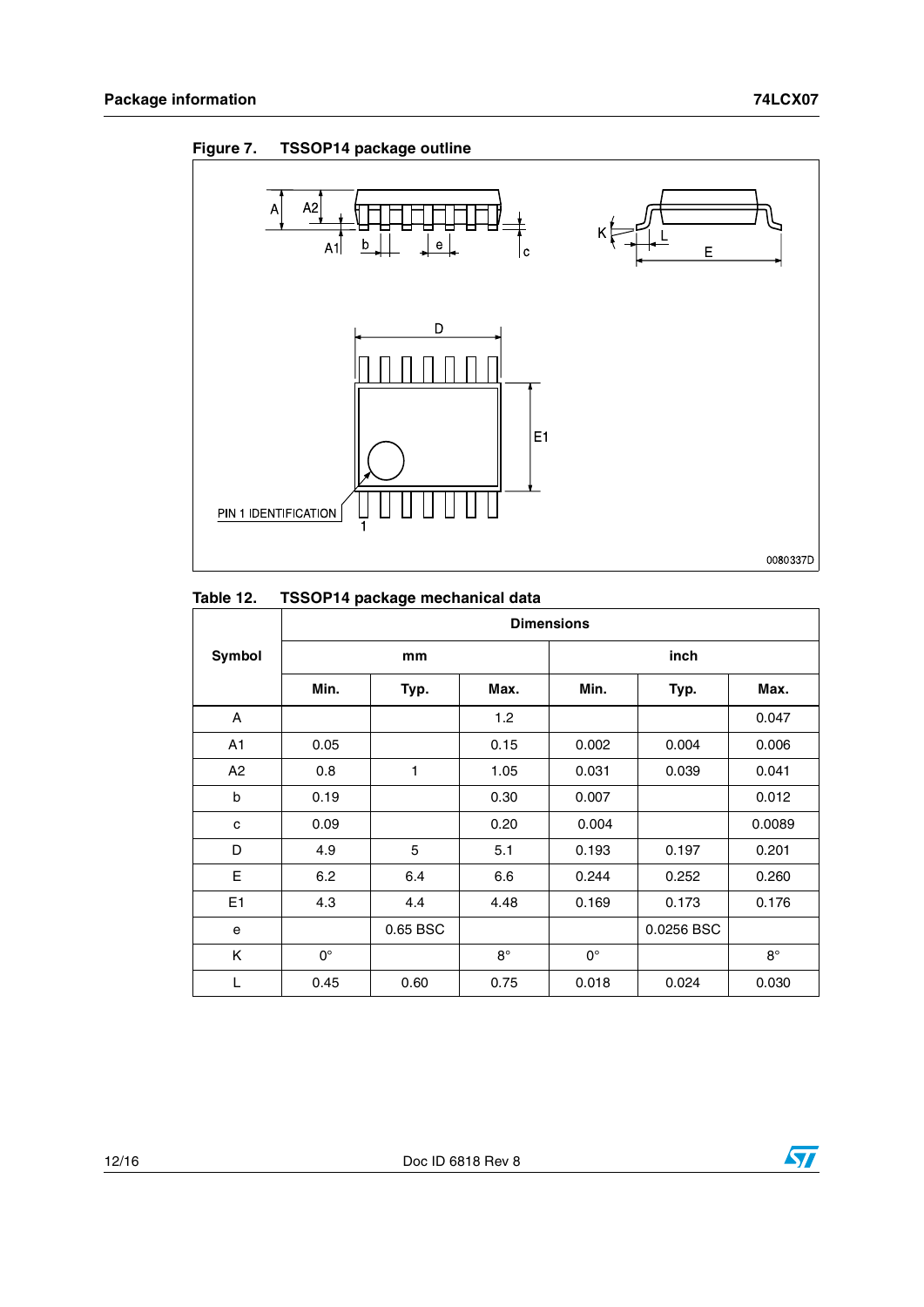

**Figure 8. Tape and reel SO-14 outline**

Drawing is not in scale.

|               | <b>Dimensions</b> |      |      |       |      |        |
|---------------|-------------------|------|------|-------|------|--------|
| <b>Symbol</b> |                   | mm   |      |       | inch |        |
|               | Min.              | Typ. | Max. | Min.  | Typ. | Max.   |
| A             |                   |      | 330  |       |      | 12.992 |
| C             | 12.8              |      | 13.2 | 0.504 |      | 0.519  |
| D             | 20.2              |      |      | 0.795 |      |        |
| N             | 60                |      |      | 2.362 |      |        |
| T             |                   |      | 22.4 |       |      | 0.882  |
| Ao            | 6.4               |      | 6.6  | 0.252 |      | 0.260  |
| Bo            | 9                 |      | 9.2  | 0.354 |      | 0.362  |
| Ko            | 2.1               |      | 2.3  | 0.082 |      | 0.090  |
| Po            | 3.9               |      | 4.1  | 0.153 |      | 0.161  |
| P             | 7.9               |      | 8.1  | 0.311 |      | 0.319  |

## **Table 13. Tape and reel SO-14 mechanical data**

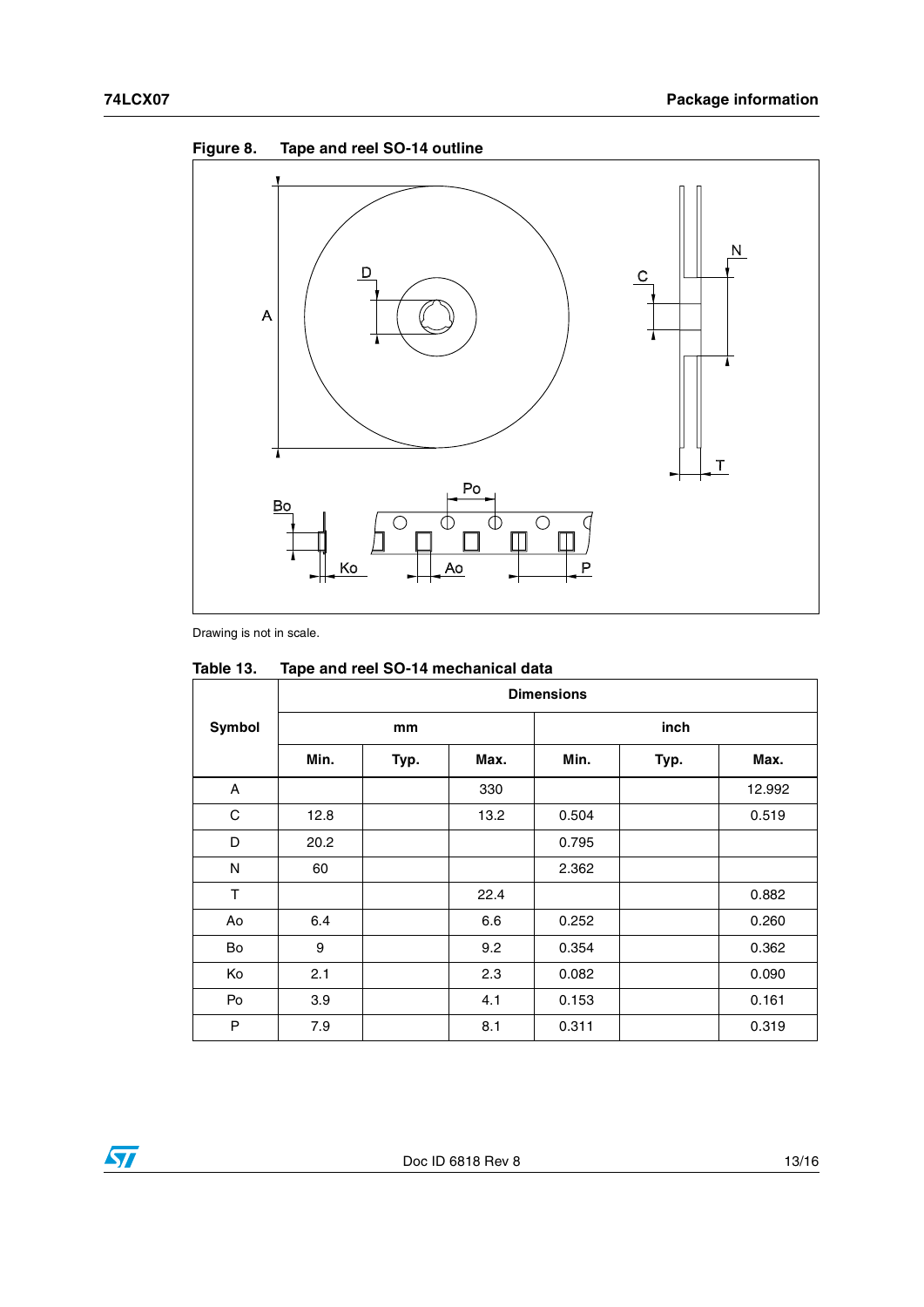



Drawing is not in scale.

|        | <b>Dimensions</b> |      |      |       |      |        |
|--------|-------------------|------|------|-------|------|--------|
| Symbol |                   | mm   |      |       | inch |        |
|        | Min.              | Typ. | Max. | Min.  | Typ. | Max.   |
| A      |                   |      | 330  |       |      | 12.992 |
| С      | 12.8              |      | 13.2 | 0.504 |      | 0.519  |
| D      | 20.2              |      |      | 0.795 |      |        |
| N      | 60                |      |      | 2.362 |      |        |
| T      |                   |      | 22.4 |       |      | 0.882  |
| Ao     | 6.7               |      | 6.9  | 0.264 |      | 0.272  |
| Bo     | 5.3               |      | 5.5  | 0.209 |      | 0.217  |
| Ko     | 1.6               |      | 1.8  | 0.063 |      | 0.071  |
| Po     | 3.9               |      | 4.1  | 0.153 |      | 0.161  |
| P      | 7.9               |      | 8.1  | 0.311 |      | 0.319  |

## **Table 14. Tape and reel TSSOP14 mechanical data**

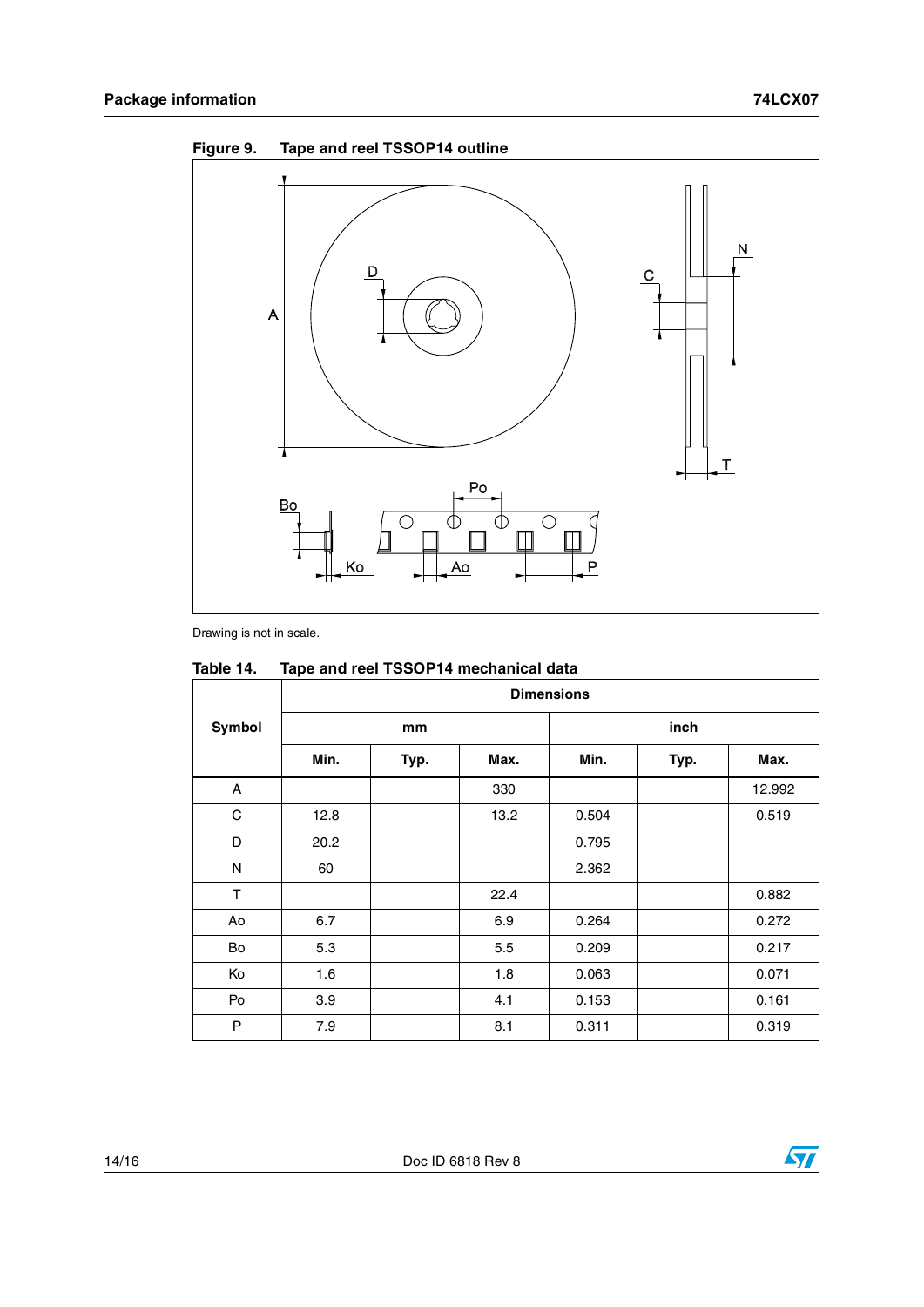# <span id="page-14-0"></span>**8 Revision history**

| Table 15. | <b>Document revision history</b> |  |  |
|-----------|----------------------------------|--|--|
|-----------|----------------------------------|--|--|

| Date        | <b>Revision</b> | Changes                                                                                                                                                                                                                                                                                                                                                                          |
|-------------|-----------------|----------------------------------------------------------------------------------------------------------------------------------------------------------------------------------------------------------------------------------------------------------------------------------------------------------------------------------------------------------------------------------|
| 15-Sep-2004 | 4               | Ordering codes revision - pag. 1.                                                                                                                                                                                                                                                                                                                                                |
| 10-Jul-2006 | 5               | New template, temperature ranges updated                                                                                                                                                                                                                                                                                                                                         |
| 20-Jun-2012 | 6               | Added Applications on page 1<br>Updated Table 1: Device summary on page 1<br>Updated T <sub>op</sub> in Table 5: Recommended operating conditions<br>Updated ECOPACK® text in Section 7: Package information<br>Minor textual updates                                                                                                                                            |
| 21-Jun-2012 | 7               | Updated Table 1: Device summary                                                                                                                                                                                                                                                                                                                                                  |
| 02-Oct-2012 | 8               | Updated ESD performance in Features (updated HBM and MM,<br>added CDM).<br>Added 74LCX07YMTR device and "Marking" to Table 1, updated<br>temperature range and note 1.<br>Updated Section 3: Maximum ratings (added cross-references).<br>Removed "Operating temperature" from Table 5.<br>Reformatted Section 7: Package information.<br>Minor corrections throughout document. |